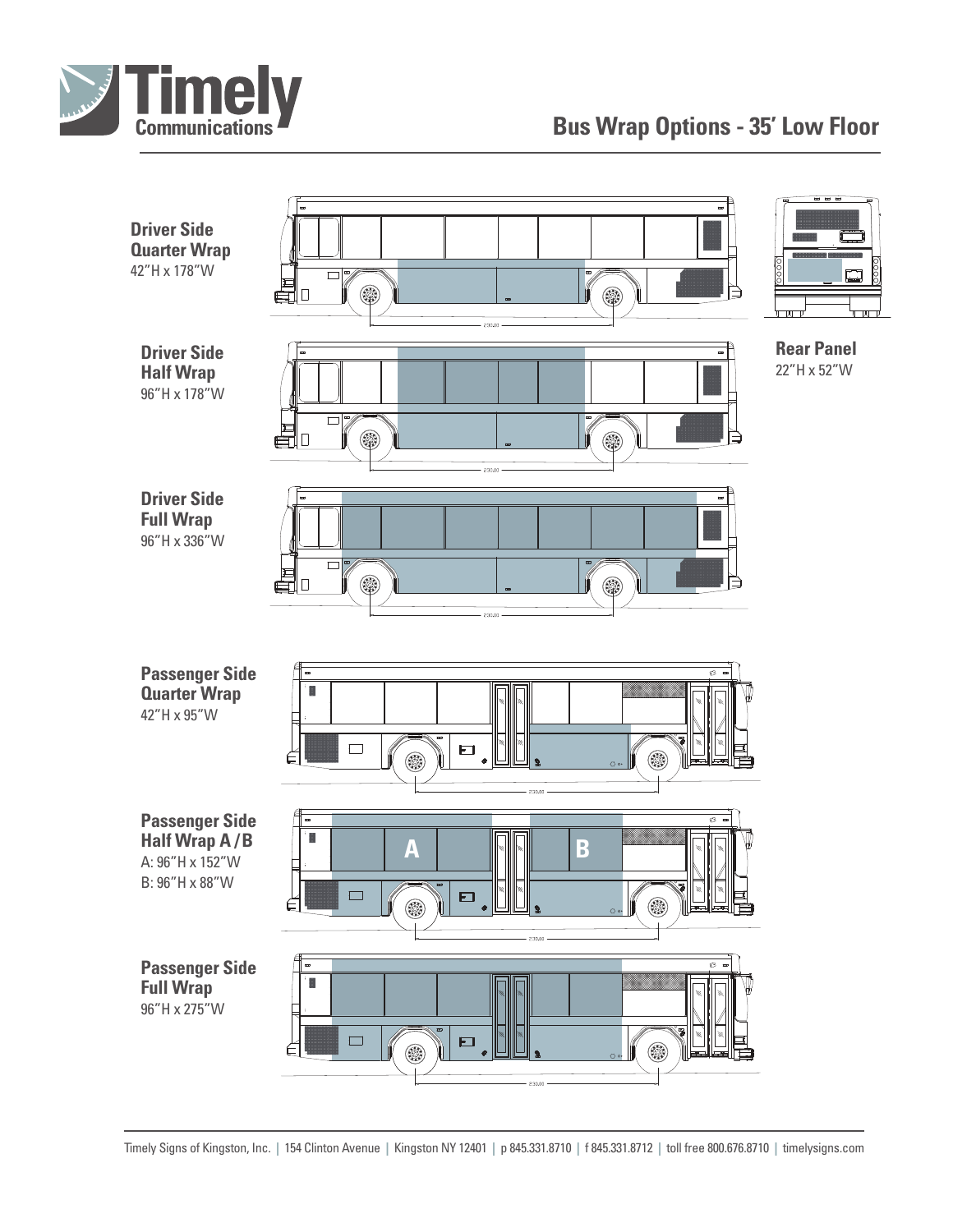

## **City of Kingston - Transit Advertising Rates 2013-2014**

| <b>35' Low Floor Buses</b>                                                          | Up to 3 months  | 6 months         | 1 year          |
|-------------------------------------------------------------------------------------|-----------------|------------------|-----------------|
| <b>Rear Panel</b>                                                                   | \$295 per month | \$250 per month  | \$175 per month |
| <b>Driver Quarter Wrap</b>                                                          | \$585 per month | \$545 per month  | \$500 per month |
| <b>Driver Half Wrap (3 month minimum)</b>                                           | \$875 per month | \$725 per month  | \$620 per month |
| <b>Driver Full Wrap (6 month minimum)</b>                                           | N/A             | \$825 per month  | \$720 per month |
| <b>Passenger Quarter Wrap</b>                                                       | \$485 per month | \$445 per month  | \$400 per month |
| <b>Passenger Half-A (3 month minimum)</b>                                           | \$875 per month | \$725 per month  | \$620 per month |
| Passenger Half-B (3 month minimum)                                                  | \$750 per month | \$625 per month  | \$525 per month |
| <b>Passenger Full (6 month minimum)</b>                                             | N/A             | \$825 per month  | \$720 per month |
| <b>Total Wrap (6 month minimum)</b><br>Includes Driver Full + Passenger Full + Rear | N/A             | \$1195 per month | \$995 per month |

| <b>Interior Bus Ads</b>      | Up to 3 months | <b>6</b> months | 1 vear         |
|------------------------------|----------------|-----------------|----------------|
| Interior - Standard 11"x 24" | \$65 per month | \$55 per month  | \$45 per month |
| Interior - Medium 11"x 36"   | \$75 per month | \$65 per month  | \$55 per month |
| Interior - Large 11"x 48"    | \$85 per month | \$75 per month  | \$65 per month |

| <b>Bus Shelter Ads</b>              | Up to 3 months  | 6 months        | 1 vear          |
|-------------------------------------|-----------------|-----------------|-----------------|
| Exterior - Illuminated 47.5"x 68.5" | \$215 per month | \$175 per month | \$150 per month |

| <b>Interior Shelter Schedule &amp; Rate Cards</b> | vear   | 2 vear           | 3 year           |
|---------------------------------------------------|--------|------------------|------------------|
| <b>Exclusive Sponsorship</b>                      | \$8500 | $$7200$ per year | $$6500$ per year |

*\*\* Above costs do not include the production and installation of graphics.*

*See production cost breakout for printing and installation of client supplied artwork on the following page.*